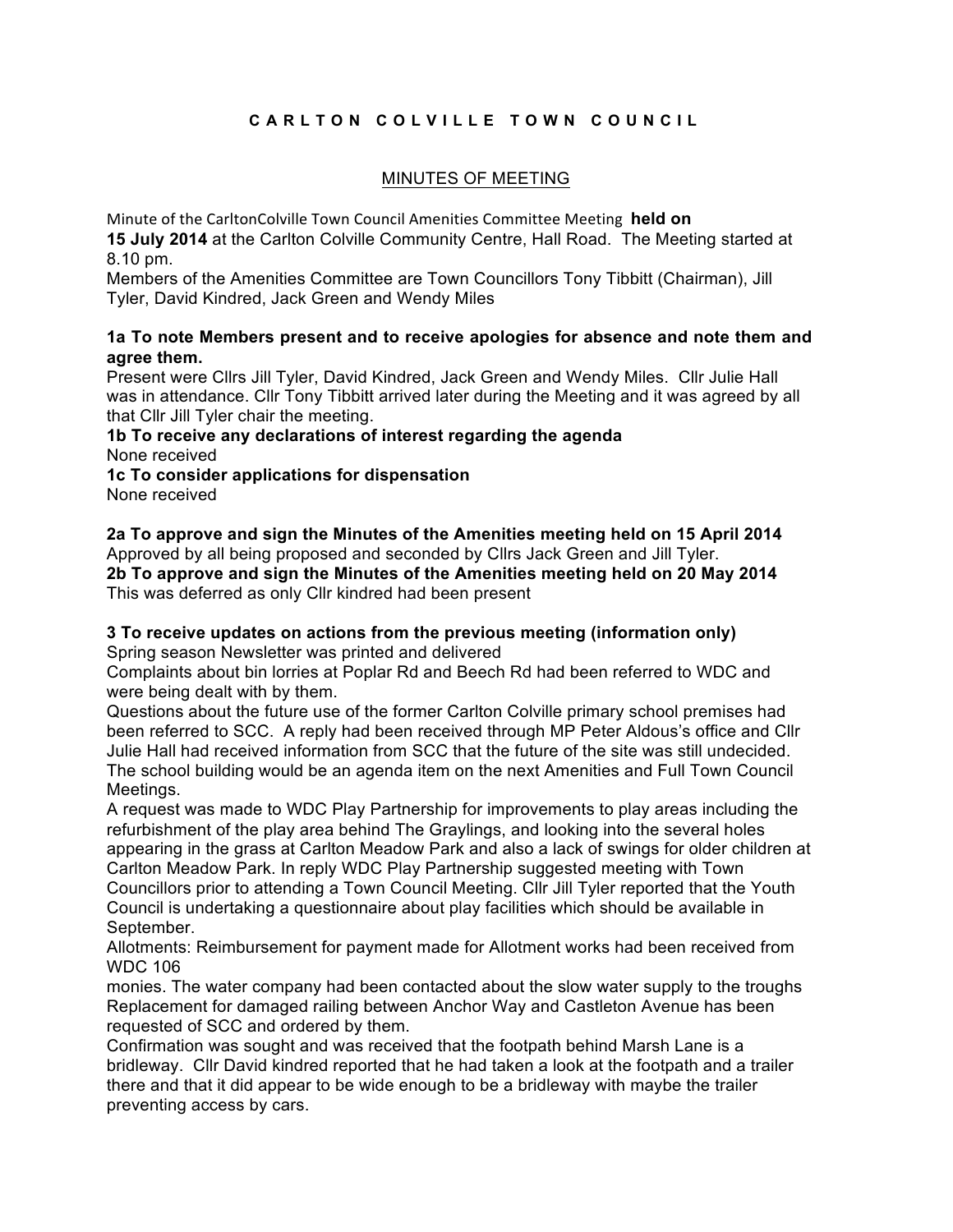## **4 To allow Meeting to be adjourned for public participation**

There were no members of the public in attendance. The meeting closed and reopened at 8.20 pm

#### **5 To receive details of correspondence received since 20 May 2014 about amenities matters not dealt with under other items and to note any action taken already.**

Further complaints were received about overgrown hedges emanating from Secrets Corner - SCC confirmed that they had cut the hedges. Cllr Jill Tyler reported that the bank along Hall Road towards Secrets Corner was still in need of cutting back and that encroachment on the pavement greatly narrowed the pavement width for children walking to school. It was agreed to contact SCC again and to ask for this to be dealt with.

A request from D Cllr Light had been received for the hedge opposite the church to be cut this had

been forwarded to SCC.

WDC Play Partnership had requested a meeting with Town Council Members about play areas prior to attending a TC Meeting. See item 3, Cllr Jill Tyler reported that the Youth Council is undertaking a questionnaire about play facilities which should be available in September.

A suggestion was received from the landowner of his improving the area of Amenities Corner facing The Street for which the Council pays a peppercorn rent. This had been discussed at Full Town Council Meeting of 2 July. Cllr Wendy Miles had reported back to the landowner that the Council was agreeable to him improving the area.

Notification of temporary closure of various footpaths in Carlton Colville and Barnby. Cllr David Kindred had posted this on the website.

# **6 Signing of cheques under delegated authority:**

Employee remuneration

Above payment was agreed by all.

## **7 To receive request for bench at Open space between Elmdale Drive and Robertsbridge**

Cllr Jack Green reported that he had received several requests for a bench here particularly from elderly residents. Cllr Green also reported that the bin that had been provided there by the Town Council was being well used.

It was agreed by all to obtain quotes for a bench.

## **8 To receive requests for litter bins**

Requests had been received on facebook for a litter bin at Aveling Way and a request was received at the Town Council surgery in May for a litter bin at the Deepdale open space behind Ashtree Gardens.

It was agreed by all to purchase two large multi-purpose bins of the type purchased during 2013 with the Town Council logo.

## **9 To receive a suggestion of improvement of amenities corner facing The Street**

This had been received from the landowner, see item 5.

## **10 To agree date for next Town Council Surgery and agree any actions**

It was agreed to hold a surgery at Morrisons supermarket as this was used by Carlton Colville residents. It was also agreed to contact Morrisons to see when it would be possible